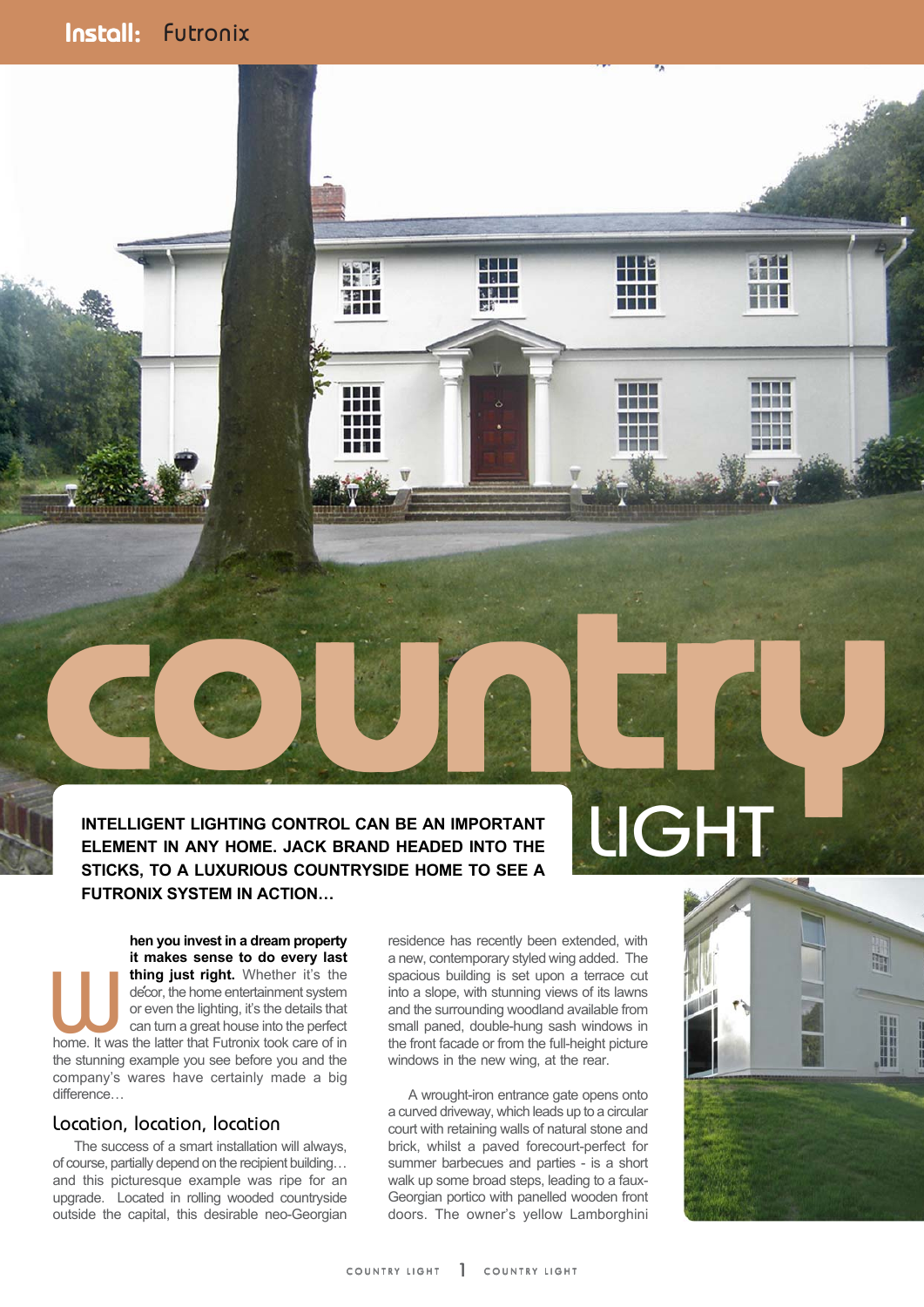(plus a selection of lesser automobiles) have a home in an attached multi-car garage, should the calm of the rural surroundings become too stifling and escape necessary.

 In short, the home was perfect for a high-tech makeover, to augment its already considerable charms. With its white painted exterior and uncluttered interior, it already afforded a light and airy ambience throughout, but controllable artificial light was also deemed necessary.

#### Dimmer and dimmer

 As it happened, the home's owner was a property developer who regularly specified Futronix's lighting controllers for his company's projects, so the choice to opt for their lighting solution was an easy one to make. Specifically, he wanted the convenience and control of fully-featured digital dimming, with access to stand-alone dimmers in every room in the house.

 Futronix's P400 and P100 dimmers were decided upon as the perfect kit for the job and installed throughout the home. Both can be selected in a variety of solid metal finishes and have the capacity to recall up to 20 preset scenes, the former offering four digital channels, the latter two channels. Providing full access to scene-setting capabilities, they can help transform a room into the perfect place for entertaining, watching a movie, listening to music, dining or any other activity you can think of.

 Thankfully, despite their considerable capabilities, the installed controls prove so simple that even visitors ignorant of the system or the owner's daily 'help' can operate basic commands with ease.

 And the system offers far more than atmosphere and ease of use. Wake-up scenes and sleep-delay timers prove perfect for the home's bedrooms, whilst night lighting for the corridors and bathrooms is a particularly useful addition. Equally important is the control of the property's security lighting, which the P400s and P100s provide-just the thing for helping to keep ne'er-dowells at bay.



### Access all areas

This is far from the only influence the Futronix system has in the home, however. The living room, with its contemporary take on a traditional marble fireplace and stunning



artwork, benefits from controllable recessed ceiling spots, found providing general illumination throughout the home, whilst table lamps afford convenient softer, atmospheric lighting. But that's not all…

 The room's AV kit ably demonstrates another capability of the system. Located in the corner and surrounded by stylish contemporary sofas and lounges in beautiful soft tan leather, is a floor-mounted Bang & Olufsen LCD screen, flanked by slim, vertical speakers and cube-shaped subwoofers.